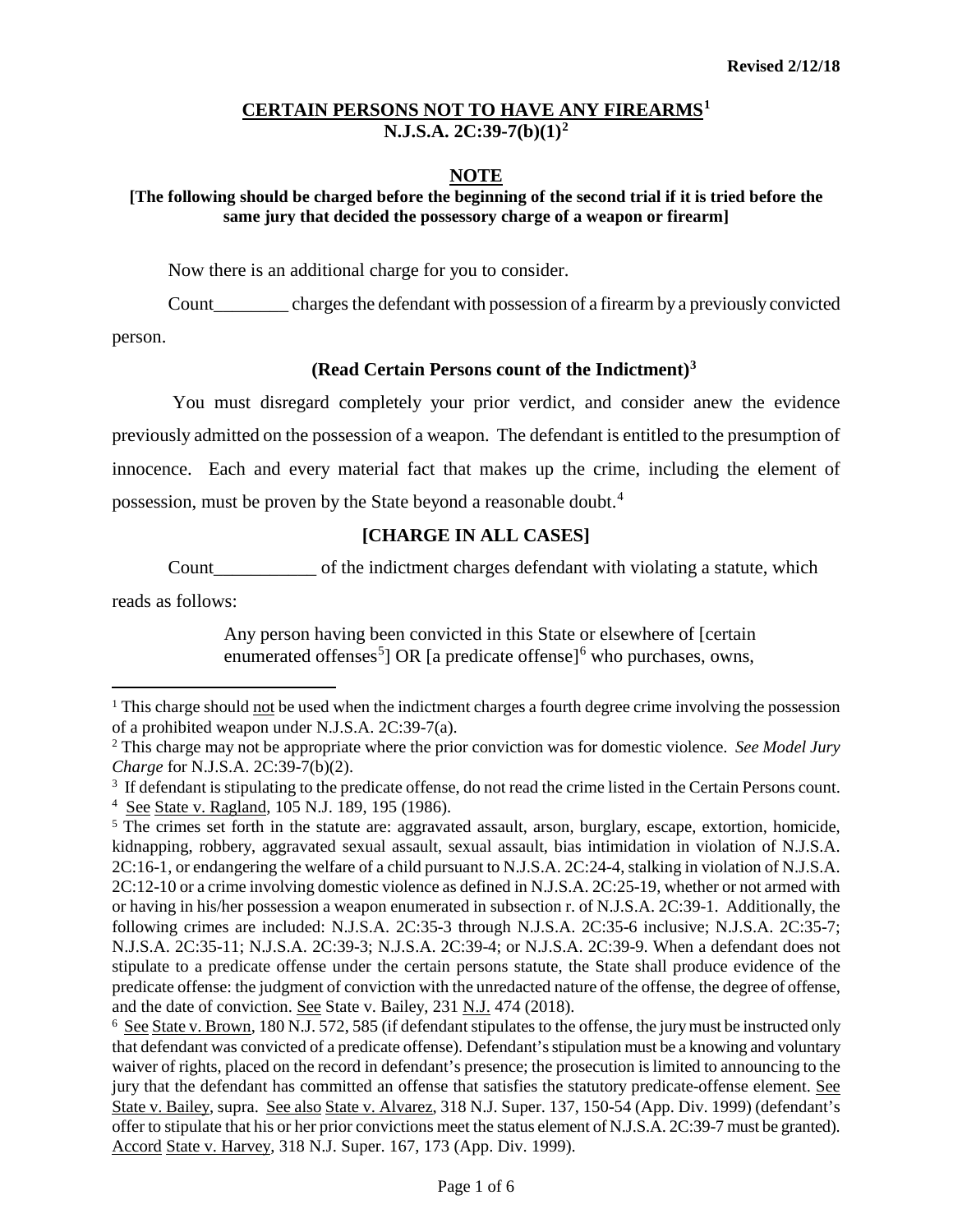possesses or controls a firearm is guilty of a crime.

In order for you to find defendant guilty, the State must prove each of the following elements beyond a reasonable doubt:

- 1. Exhibit is a firearm [or that there was a firearm].
- 2. Defendant purchased, owned, possessed or controlled the firearm [on the date alleged in the indictment].
- 3. Defendant is a person who previously has been convicted of [a certain enumerated crime named in the statute] **OR** [a predicate offense].

The first element the State must prove beyond a reasonable doubt is that exhibit is a firearm<sup>[7](#page-1-0)</sup> [or that there was a firearm]. A "firearm" means any handgun, $\frac{8}{3}$  $\frac{8}{3}$  $\frac{8}{3}$  rifle, shotgun, machine gun, automatic or semi-automatic rifle, or any gun, device or instrument in the nature of a weapon from which may be fired or ejected any solid projectable ball, slug, pellet, missile or bullet, or any gas, vapor or other noxious thing, by means of a cartridge or shell or by the action of an explosive or the igniting of flammable or explosive substances. It shall also include, without limitation, any firearm which is in the nature of an air gun, spring gun or pistol or other weapon of a similar nature in which the propelling force is a spring, elastic band, carbon dioxide, compressed or other gas or vapor, air or compressed air, or is ignited by compressed air, and ejecting a bullet or missile smaller than threeeights of an inch in diameter, with sufficient force to injure a person.

The second element the State must prove beyond a reasonable doubt is that defendant knowingly<sup>[9](#page-1-2)</sup> purchased, owned, possessed or controlled a firearm. A person acts knowingly with respect to the nature of his/her conduct or the attendant circumstances if he/she is aware that the conduct is of that nature or that such circumstances exist or the person is aware of a high probability of their existence. A person acts knowingly with respect to a result of the conduct if he/she is aware that it is practically certain that the conduct will cause a result. "Knowing," "with knowledge," or equivalent terms have the same meaning.

<span id="page-1-0"></span>ī  $7$  See N.J.S.A. 2C:39-1(f) for definition of "firearm."

<span id="page-1-1"></span><sup>&</sup>lt;sup>8</sup> Handgun means any pistol, revolver or other firearm originally designed or manufactured to be fired by the use of a single hand. N.J.S.A. 2C:39-1(k). The handgun need not be presently operable. State v. Gantt, 101 N.J. 573 (1986).

<span id="page-1-2"></span><sup>9</sup> N.J.S.A. 2C:2-2(c)(3) applies the culpable state of mind of knowingly pursuant to N.J.S.A. 2C:2-2(b)(2) to this statutory crime.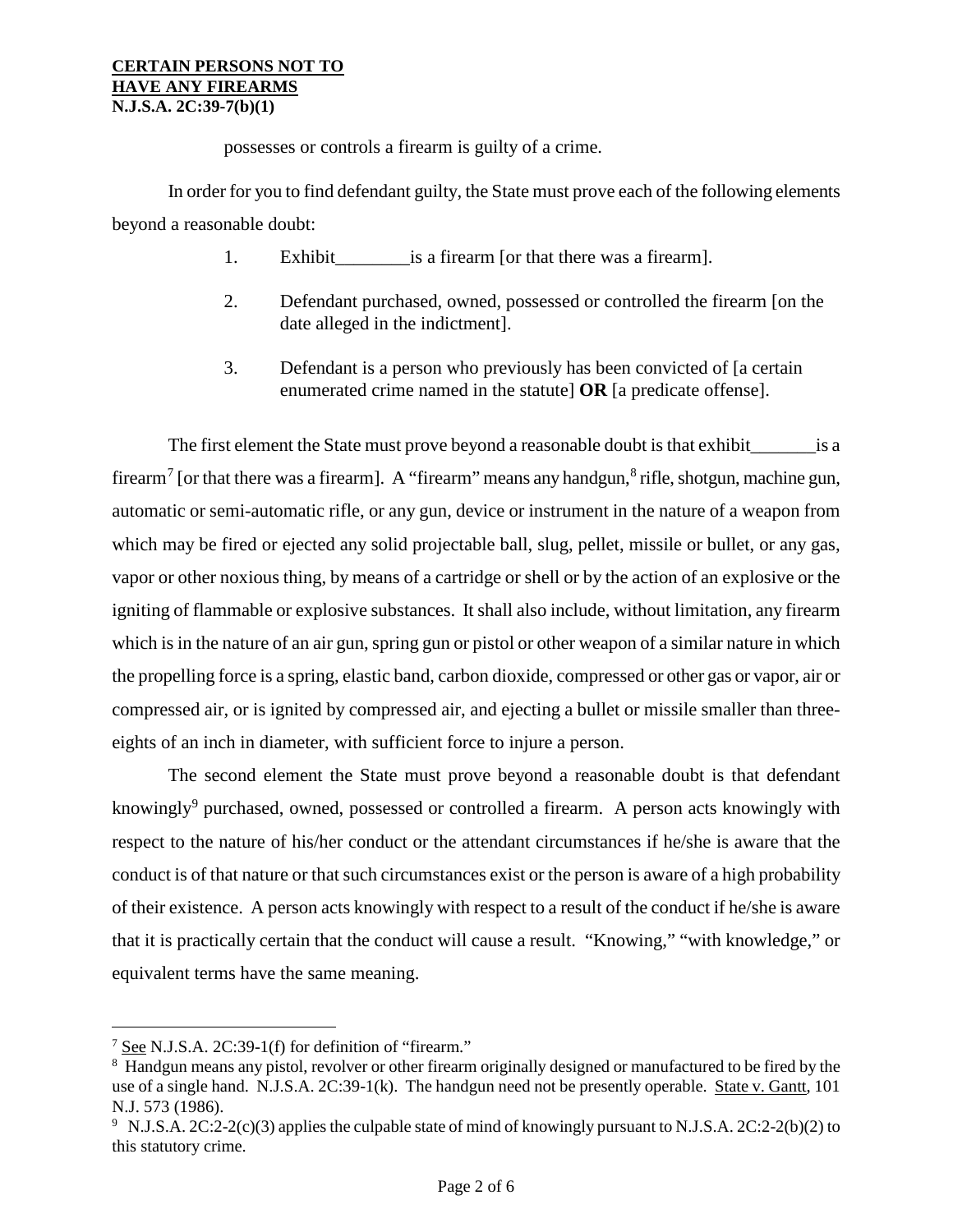#### **CERTAIN PERSONS NOT TO HAVE ANY FIREARMS N.J.S.A. 2C:39-7(b)(1)**

Knowledge is a condition of the mind. It cannot be seen. It can only be determined by inference from defendant's conduct, words or acts. A state of mind is rarely susceptible of direct proof but must ordinarily be inferred from the facts. Therefore, it is not necessary that the State produce witnesses to testify that an accused said that he/she had a certain state of mind when he/she did a particular thing. It is within your power to find that such proof has been furnished beyond a reasonable doubt by inference which may arise from the nature of his/her acts and conduct and from all he/she said and did at the particular time and place and from all surrounding circumstances established by the evidence.

To possess<sup>[10](#page-2-0)</sup> an item under the law, one must have a knowing intentional control of that item accompanied by a knowledge of its character. So, a person who possesses the firearm must know or be aware that he/she possesses it, and he/she must know what it is that he/she possesses or controls, that is, that it is a firearm.

**[Where applicable charge the following**: Possession cannot merely be a passing control, fleeting or uncertain in its nature.] In other words, to "possess" within the meaning of the law, the defendant must knowingly procure or receive the item possessed or be aware of his/her control thereof for a sufficient period of time to have been able to relinquish his/her control if he/she chose to do so.

A person may possess \_\_\_\_\_\_\_\_\_\_\_\_\_(an item) even though it was not physically on his/her person at the time of the arrest, if he/she had in fact, at some time prior to his/her arrest, had control over it.

Possession means a conscious, knowing possession, either actual or constructive.

# **[CHARGE THE FOLLOWING PARAGRAPHS WHICH APPLY TO CASE]**

# **ACTUAL POSSESSION**

A person is in actual possession of a particular article or thing when he/she first, knows what it is: that is, he/she has knowledge of its character, and second, knowingly has it on his/her person at a given time.

<span id="page-2-0"></span>ī <sup>10</sup> N.J.S.A. 2C:2-1. Additionally, charge any applicable and appropriate statutory inferences. For example, see N.J.S.A. 2C:39-2 which creates certain statutory inferences when a weapon is found in a motor vehicle. See also, N.J.R.E. 303.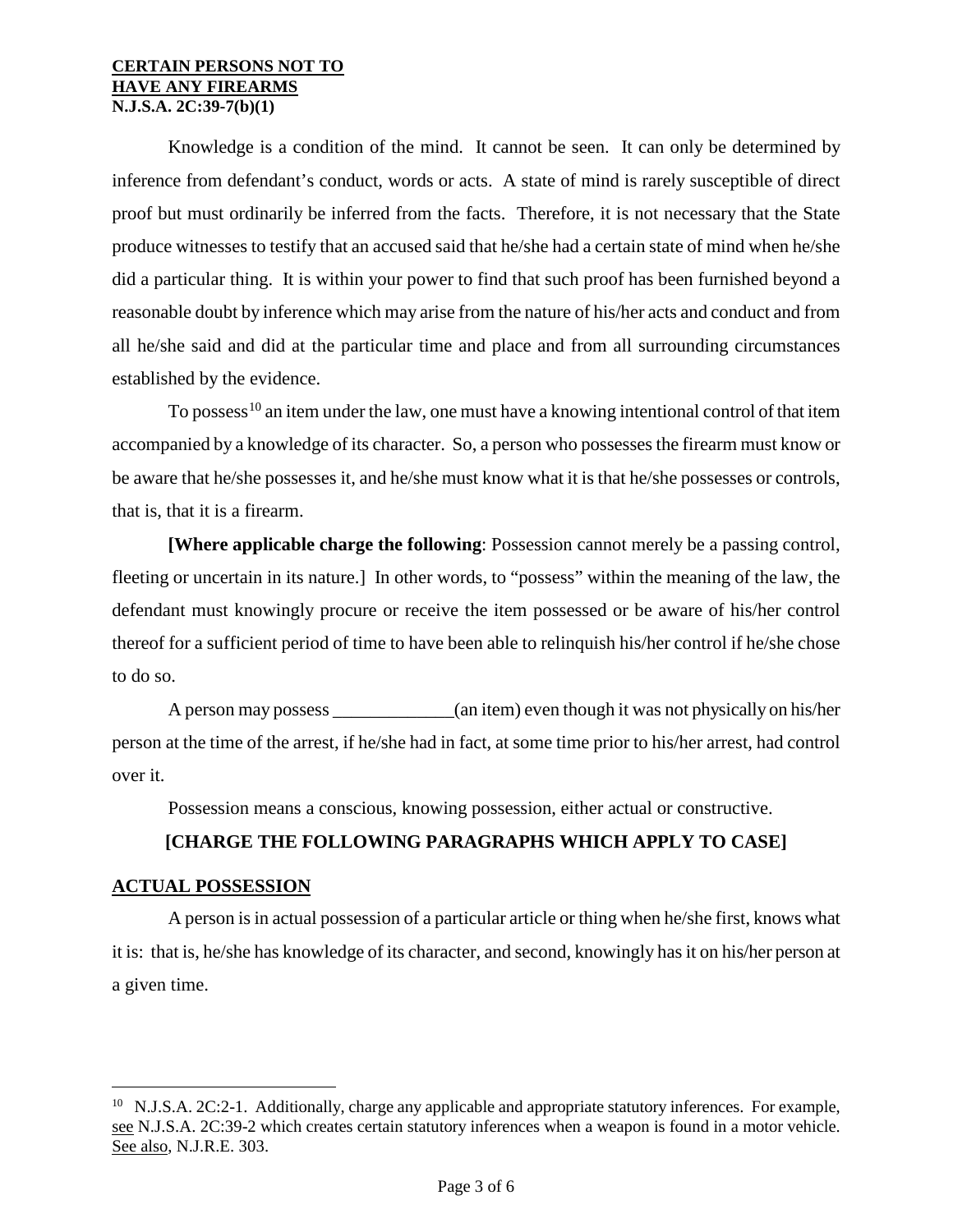#### **CERTAIN PERSONS NOT TO HAVE ANY FIREARMS N.J.S.A. 2C:39-7(b)(1)**

## **CONSTRUCTIVE POSSESSION[11](#page-3-0)**

Possession may be constructive instead of actual. As I just stated, a person who, with knowledge of its character, knowingly has direct physical control over a thing, at a given time, is in actual possession of it.

Constructive possession means possession in which the possessor does not physically have the item on his or her person but is aware that the item is present and is able to and has the intention to exercise control over it. So, someone who has knowledge of the character of an item and knowingly has both the power and the intention at a given time to exercise control over it, either directly or through another person or persons, is then in constructive possession of that item.

#### **JOINT POSSESSION**

Possession may be sole or joint. If one person alone has actual or constructive possession of a thing, possession is sole. If two or more persons share actual or constructive knowing possession of an item, possession is joint.

## **[Choose the appropriate next paragraph from the following two]**

## **[If defendant does not stipulate to the predicate offense(s), use the following paragraph]**

The third element the State must prove beyond a reasonable doubt is that defendant is a person who previously has been convicted of a certain enumerated crime. The statute specifically provides that "any person having been convicted in this State or elsewhere of the crime of [Select the enumerated crime listed in the indictment for the Certain Persons count and see footnote #5 herein] who possesses or controls a firearm is guilty of a crime." The term "convicted of the crime(s) of ..." means evidence of a judgment of conviction<sup>[12](#page-3-1)</sup> entered by a court of competent jurisdiction in this State, New Jersey, or elsewhere.<sup>[13](#page-3-2)</sup> **[Read if appropriate:** If defendant has been convicted in another

<span id="page-3-0"></span>ī <sup>11</sup> In State v. Spivey, 179 N.J. 229 (2004), the Supreme Court affirmed a conviction under N.J.S.A. 2C:39-4.1(a), possession of a firearm while committing certain drug offenses, and noted that the statute suggested a temporal and spatial link between possession of the firearm and the drugs. The Court ruled that the evidence "must permit the jury to infer that the firearm was accessible for use in the commission of the [drug] crime." In the appropriate case, the possession charge may be supplemented by this language.

<span id="page-3-1"></span><sup>&</sup>lt;sup>12</sup> In New Jersey Superior Court, this document is known as a Judgment of Conviction. However, in Municipal Courts throughout this state and in other jurisdictions, the name of the document may vary.

<span id="page-3-2"></span><sup>&</sup>lt;sup>13</sup> When a defendant does not stipulate to a predicate offense under the certain persons statute, the State shall produce evidence of the predicate offense: the judgment of conviction with the unredacted nature of the offense, the degree of offense, and the date of conviction. See State v. Bailey, supra. The court should redact from the Judgment of Conviction any information not relevant to what the Bailey holding permits.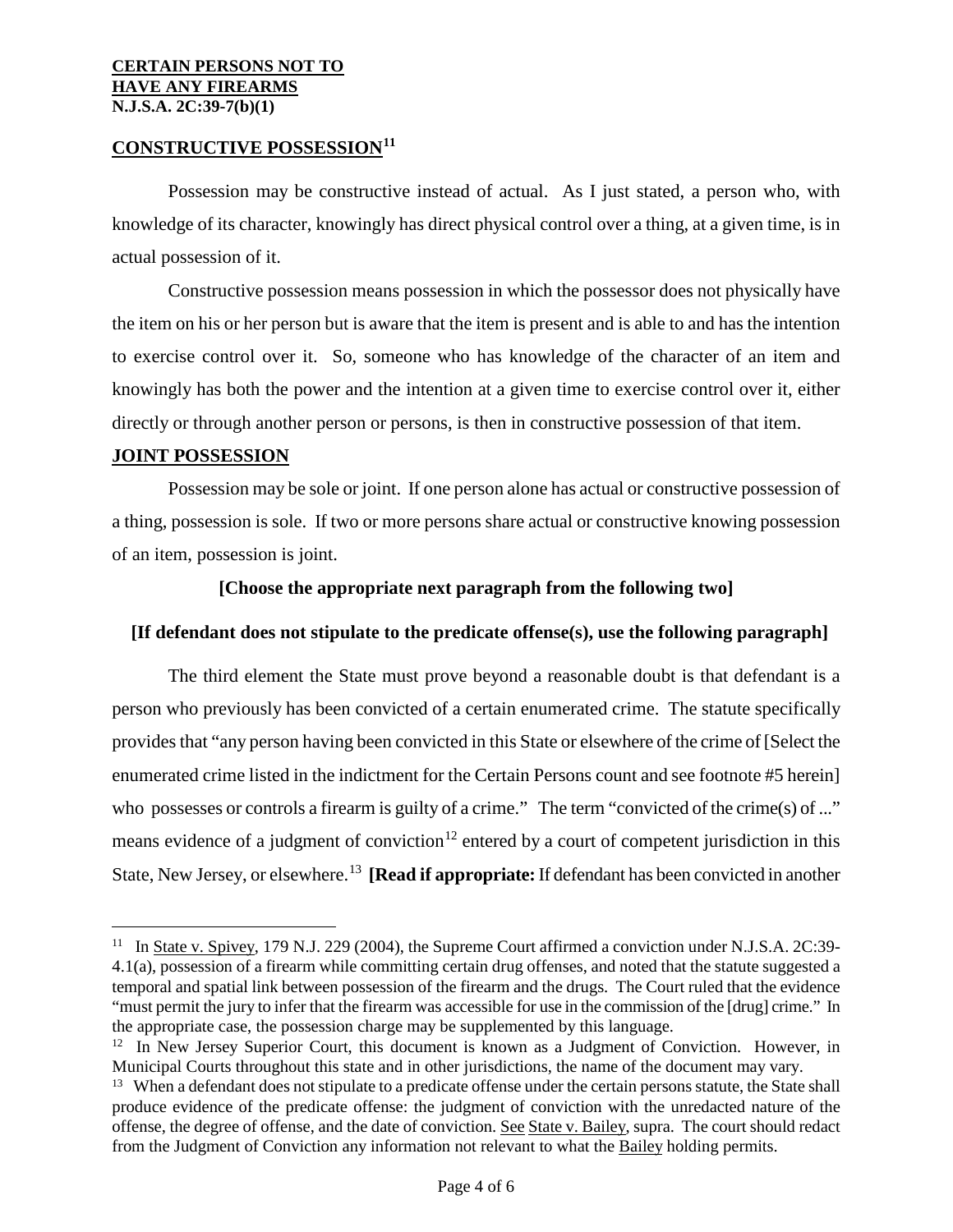state, territory, commonwealth or other jurisdiction of the United States, or any country in the world, in a court of competent jurisdiction, of a crime which in said other jurisdiction or country is comparable to the crime(s) of \_\_\_\_\_\_\_\_\_\_, then defendant is subject to the provisions of this statute.<sup>14</sup>] Here, the State has introduced evidence that the defendant was previously convicted of [specify unredacted nature of offense, degree, and date of conviction].

## **[or]**

## **[Where defendant does stipulate to the predicate offense, use the following]**

The third element the State must prove beyond a reasonable doubt is that defendant is a person who previously has been convicted of a crime named in the statute or [of the predicate offense]. In this matter, the parties have stipulated, or agreed, that defendant has previously been convicted of such a crime [or a predicate offense]. You are instructed as follows with regard to the stipulation: that you should treat these facts as being undisputed, that is, the parties agree that these facts are true. As with all evidence, undisputed facts can be accepted or rejected by the jury in reaching a verdict.

#### **[Charge in all cases]**

Normally evidence [of defendant's prior conviction(s)] or [of the predicate offense(s)] is not permitted under our rules of evidence. This is because our rules specifically exclude evidence that a defendant has committed prior crimes when it is offered only to show that he/she has a disposition or tendency to do wrong and therefore must be guilty of the present offense. However, our rules do permit evidence of prior crimes when the evidence is used for some other purpose.[15](#page-4-1)

In this case, the evidence has been introduced for the specific purpose of establishing an element of the present offense.<sup>[16](#page-4-2)</sup> You may not use this evidence to decide that defendant has a tendency to commit crimes or that he/she is a bad person. That is, you may not decide that, just because the defendant has committed [a] prior crime[s], he/she must be guilty of the present crime[s]. The evidence produced by the State concerning [a] prior conviction[s] is to be considered in determining whether the State has established its burden of proof beyond a reasonable doubt.<sup>[17](#page-4-3)</sup>

ī  $^{14}$  N.J.S.A. 2C:39-7(c).

<span id="page-4-1"></span><span id="page-4-0"></span><sup>15</sup> See State v. Marrero, 148 N.J. 469, 495-96 (1997); State v. Cusick, 219 N.J. Super. 452, 466-67 (App. Div. 1987) (cited in State v. Oliver, 133 N.J. 141, 158 (1993)).

<span id="page-4-2"></span><sup>&</sup>lt;sup>16</sup> If defendant testifies, this portion of the charge should be altered.

<span id="page-4-3"></span><sup>&</sup>lt;sup>17</sup> State v. Brown, 180 N.J. at 583 (absence of information about all of the elements of the crime might cause the jury to question the criminality of the defendant's conduct, and in turn influence the jury when it considers the possession element.)